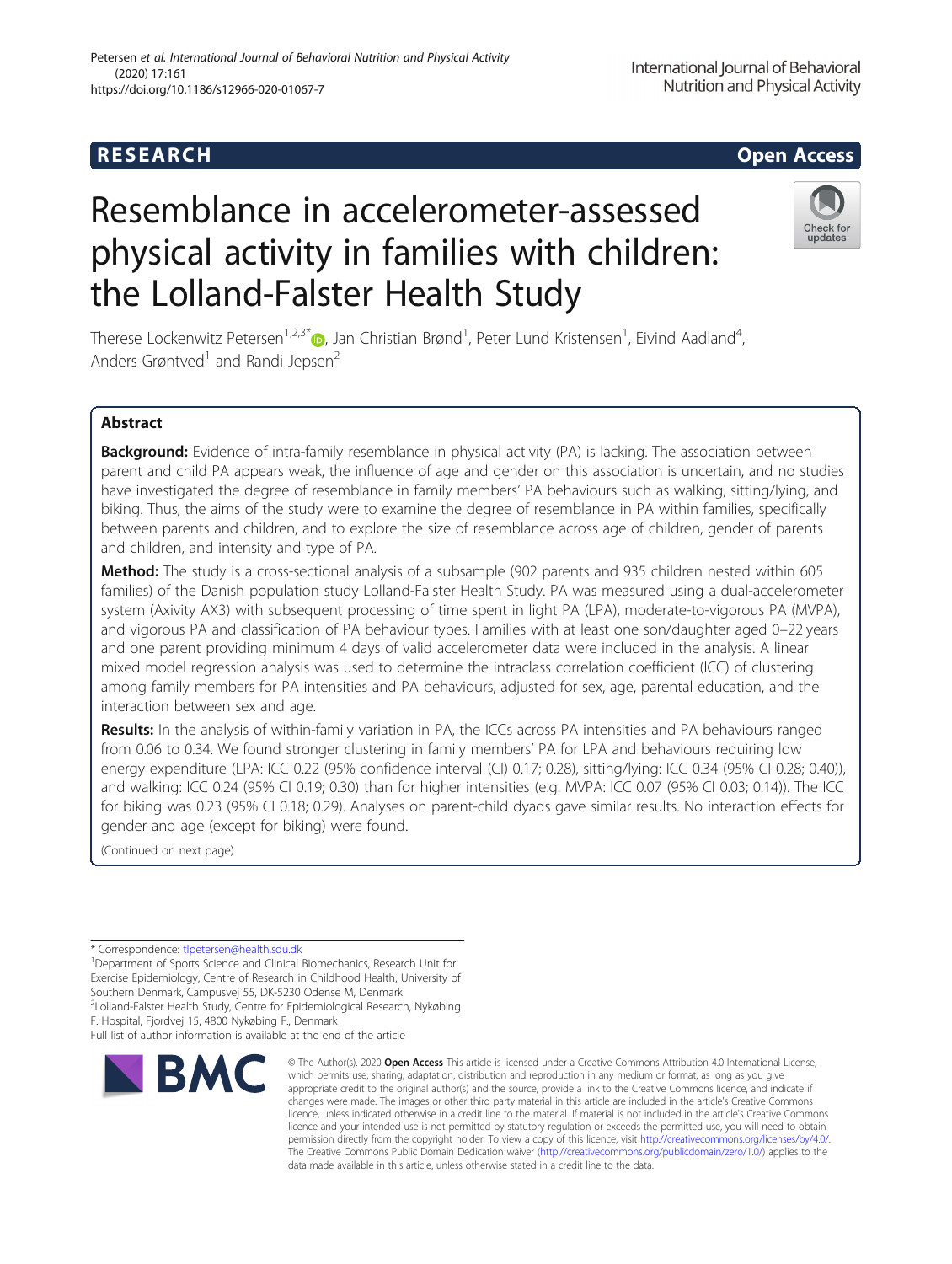**Conclusion:** Parents and children's time spent in PA behaviours requiring low energy expenditure had moderate resemblance within families, whereas engagement in PA with higher intensities showed small or close-to-zero resemblance.

Keywords: Physical activity, Family, Children, Parents, Parent-child dyads, Accelerometer, Clustering, Lolland-Falster Health Study, LOFUS, Denmark

# Introduction

Physical activity (PA) is a complex behaviour influenced by multiple individual, inter-relational, social, environmental, and political factors [\[1](#page-9-0)]. On the inter-relational level, family is an entity and an arena for connectedness and interactions among parents and children [[2\]](#page-9-0). Interactions within a family are complex and multidirectional, and family members may influence each other in healthrelated behaviours, through for example norms, routines, negotiations, prioritisation, resistance, and cooperation [[2,](#page-9-0) [3\]](#page-9-0). Thus, the family is considered to play a role for the PA of the family as a whole and for the PA of each individual family member [[1,](#page-9-0) [4\]](#page-9-0).

The physical and mental health benefits of PA across the life course are well established [[5,](#page-9-0) [6](#page-9-0)], which in the family setting means that PA is important for both parents and children. The PA of family members may include non-structured (e.g. childcare, housework, playing, and watching TV) and structured activities (e.g. sport, exercise, and transportation). The diverse activities within the family setting require different PA behaviours such as sitting, standing, walking, and running and thus, include various PA intensities [\[7](#page-9-0)]. Parents and children carry out some of these activities together, whereas others are performed individually in shared or nonshared settings [\[3](#page-9-0)]. Especially for boys, intra-family PA patterns may have specific implications for future activity levels, because their childhood PA behaviours seem to track moderately into adulthood. For girls, this tracking tends to be lower. Growing up, the most crucial age for adulthood PA levels seems to be adolescence [[8\]](#page-9-0). In the family PA context, much previous research have focused on parents being important socialisation agents influencing children's PA behaviour through e.g. parenting style, shared environment, and co-participation [\[9](#page-9-0), [10\]](#page-9-0). Genetics seem to have relatively low influence on the variability of intra-family PA levels compared to environmental factors [[11](#page-9-0)].

In a recent systematic review on associations between parents' device-measured or self-reported PA and children's device-measured PA, the authors found a weak, positive relationship between parent and child PA across all studies (average correlation of 0.13) [\[12\]](#page-9-0). However, the internal validity of the included studies was generally low (high risk of bias), which may blur the size of estimated average magnitude of correlation between parent and child PA. For example, studies using selfreported data on parental PA showed a weaker relationship between parent and child PA than studies using device-based measures (average magnitude of correlation 0.04 versus 0.16, respectively). Moreover, while the included studies examined associations between PA intensities (especially moderate-to-vigorous PA (MVPA)) of parents and children, the authors of the review did not identify studies that examined associations for time spent in specific types of PA behaviours such as walking, sitting, lying, and biking. Further, there is a lack of knowledge about the impact of child age [\[13\]](#page-9-0) and inconsistent findings about the potential influence of gender [[14\]](#page-9-0), which calls for further examination. Thus, more high-quality research is needed to improve our understanding of the co-occurrence (i.e. clustering) of time spent in specific PA intensities and PA behaviours among family members, specifically among parents and children. In a public health perspective, more knowledge about the family setting as one of many contributors to PA as a complex behaviour may inform health promotion initiatives.

Therefore, the aims of this study were 1) to examine the degree of resemblance in PA within families with children and between parents and children, and 2) to explore the degree of resemblance across age of children, the gender of parents and children, and the intensity and type of PA.

# Method

#### Study design and participants

We used data from a subsample of households in the Lolland-Falster Health Study (LOFUS) [[15](#page-9-0)]. In brief, LOFUS is a Danish household-based population study that enrolled 19,000 participants aged 0–96 years between 8 February 2016 and 13 February 2020. Randomly selected individuals aged ≥18 years living on one of the two Danish islands Lolland and Falster and, if any, their household members were invited to participate and contribute with data for many research purposes. Participation was voluntary for each household member. The data collection encompassed questionnaires, a site visit including a series of physical examinations, and collection of biological samples [\[15](#page-9-0)]. At the end of the site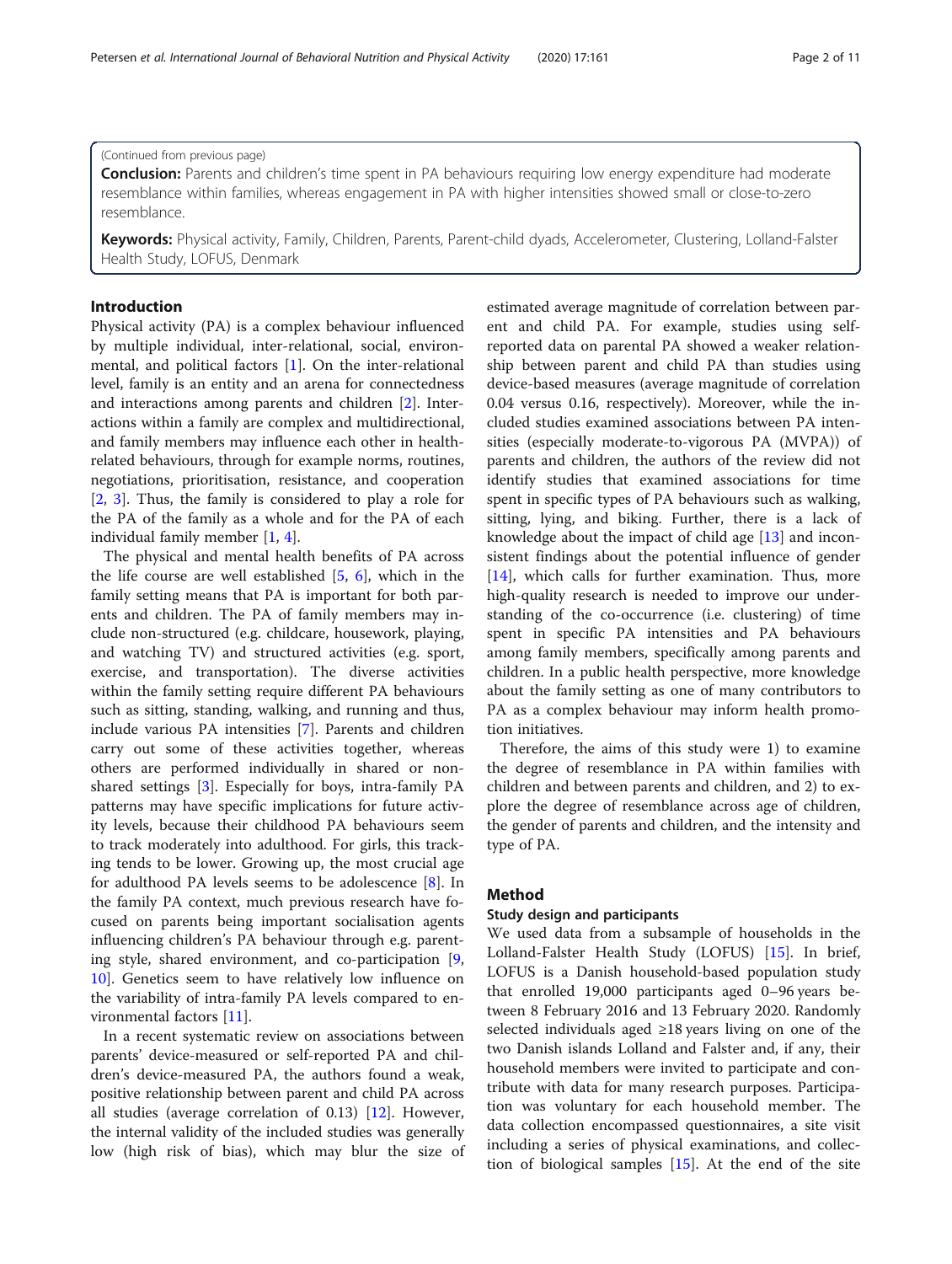visit, a subsample of LOFUS participants was asked to wear accelerometers. Between 1 February 2017 and 30 November 2018, the inclusion criteria was that at least one child and one adult from a given household should agree to accelerometer assessment. From 1 December 2018 to 13 February 2020, all LOFUS participants were eligible for inclusion. Subjects who could not walk were excluded. The present study included families (with children up to the age of 22 years), who participated in LOFUS between 1 February 2017 and 2 October 2019. We operationalised *family* as at least one parent and at least one child from the same household. Parent refers to a primary caregiver, which could be a biological parent, a stepparent, a foster parent, or any other legal guardian [\[16](#page-9-0)].

### Socio-demographic information

Socio-demographic information about the parents was obtained by self-reported questionnaires [[17\]](#page-9-0). Data on civil status was dichotomised as 1) married/cohabiting and 2) divorced/separated/single/widow(er). Educational level was divided into three categories: 1) medium (3–4 years) or longer higher education  $(\geq 5 \text{ years})$ , 2) short higher education (2–3 years) or vocational education, and 3) one or multiple shorter courses or no formal education. In families including two participating parents, the highest reported educational level was used as parental education in the analyses. Sixteen response options on occupational status were categorised as being 1) employed (e.g. employees, employers, or self-employed), 2) student (e.g. in high school, college, or vocational training), and 3) out of work (e.g. on social benefits or unemployed).

#### Anthropometry

Anthropometric measures were taken at the site visit. Height and weight were obtained using standardized anthropometric procedures [[15\]](#page-9-0), and body mass index was calculated.

#### Measurement of physical activity

Two Axivity AX3 accelerometers [\[18](#page-9-0)] were used to measure PA in parents and children. The accelerometers were attached to the skin using adhesive plaster to enable full 24-h recording. One accelerometer was worn on the right side of the lower back above the pelvic ridge, and the other on the front of the right thigh in the midst between the knee and the hip. The participants were instructed to wear the accelerometers for seven consecutive days, including during sleep and water activities and to reapply the accelerometers if they fell off.

# Data reduction of raw accelerometer data

Valid wear periods were identified by evaluating acceleration and temperature. The raw acceleration was band-pass filtered (0.1–4 Hz) and temperature low pass filtered (0.05 Hz) using a fourth order Butterworth filter (zero delay). A non-moving temperature (NMT) threshold was individually determined from the temperature recorded during movement (the lower limit of the 95% confidence interval (CI)). Periods of no movement (consecutive acceleration below 20 mg) longer than 120 min were always identified as non-wear, and shorter periods from 45 to 120 min were identified as non-wear if the average temperature was below the estimated NMT threshold. Periods of 10 to 45 min with no movement were only identified as non-wear if the average temperature was below the NMT threshold, and if the end of the period was within the expected awake time (6:00 a.m. to 10:00 p.m.). Periods with active movement were identified as device transport (device moving but not worn by the subject) if the average temperature was below the NMT threshold [[19\]](#page-9-0). PA intensity was determined by generating ActiGraph counts using 10 s-epochs from the raw acceleration measured at the back  $[20]$  $[20]$  $[20]$ . The PA intensity estimated using counts with intermittent activities is known to be underestimated [\[21](#page-9-0), [22\]](#page-9-0) and in order to account for this measurement error, we identified high intensity bouts using vector magnitude acceleration separated with no movements of less than 10 s and used interpolation to account for the elevated post oxygen consumption between bouts [\[23](#page-9-0)]. The known measurement error with intermittent activities [[21,](#page-9-0) [22](#page-9-0)] was reduced by interpolating the non-moving activity between closely related  $(< 10 s$  distance) bouts of high intensity (vigorous) activity bouts (Brønd JC, Andersen LB, Grøntved A, Pedersen HA, Arvidsson D: Accurate assessment of intermittent activity with accelerometry, submitted). This method is similar to the two-regression method originally proposed by Crouter et al. [[24](#page-9-0)], however avoiding the use of multiple regressions equations and improving the resolution by correcting the measure-ment error in the second-by-second data [[24](#page-9-0)–[26](#page-9-0)]. Criteria for a valid day was at least 8 h of wear time [[27](#page-9-0)–[29\]](#page-9-0). The awake time analysis was restricted to 6:00 a.m. and 11:59 p.m. (both weekdays and weekend days), and only subjects providing at least 4 days were included. Furthermore, only households that provided valid data from at least one parent  $(\geq 23 \text{ years})$  and one child (0–22 years) were included in the final analyses. Estimating subjects' time spent in the commonly used intensity intervals light (LPA), moderate (MPA), vigorous (VPA), and moderate-to-vigorous intensity (MVPA) was based on application of count thresholds. Activity counts specific intensity thresholds were established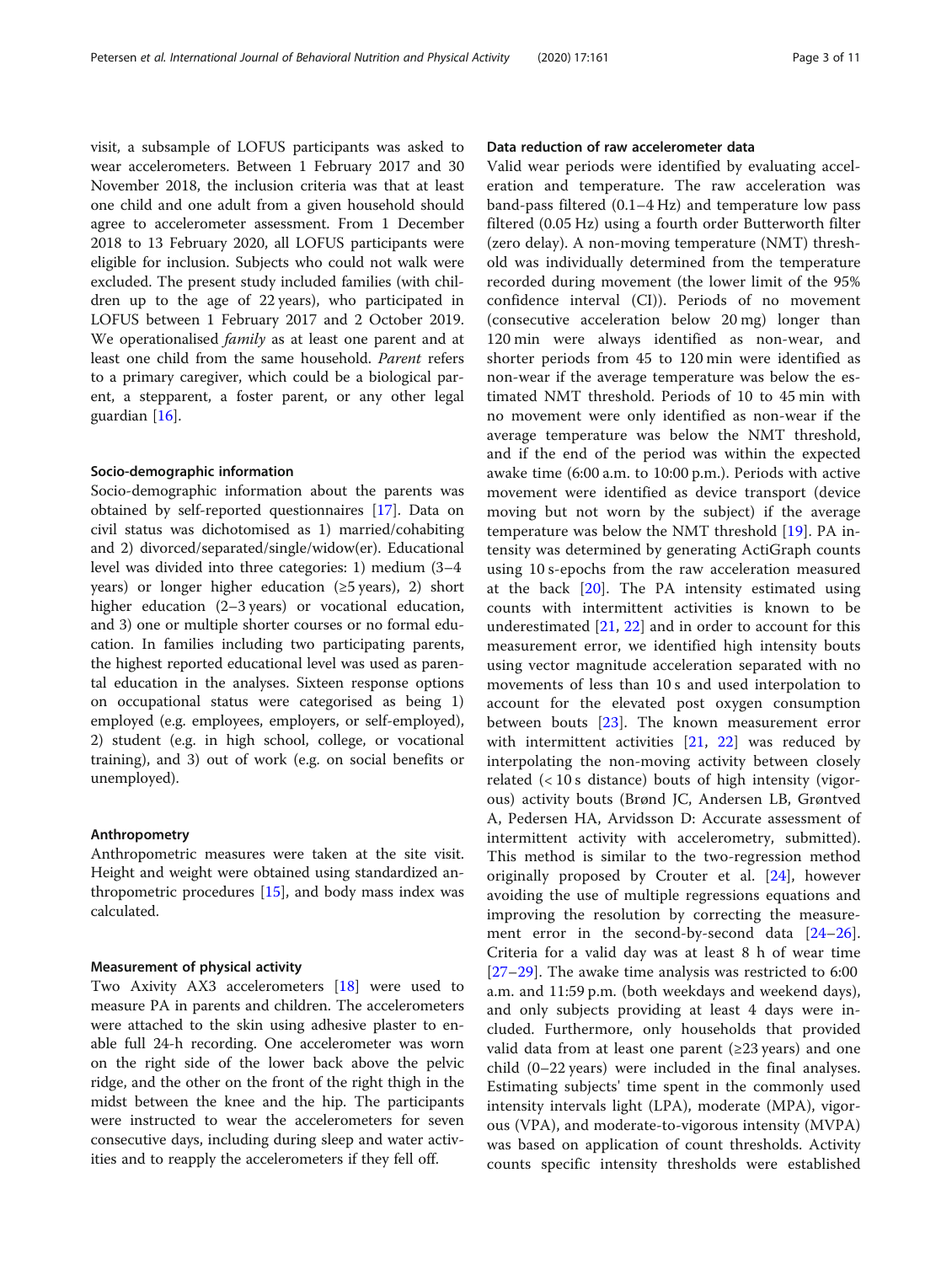using an internally conducted validation experiment. The experiment included 133 subjects in the age range of 5 to 50 years. The subjects were divided into a preschool group (5–6 years,  $N = 29$ ), a child group (9–11 years,  $N = 35$ ), an adolescent group  $(14-16 \text{ years},$  $N = 31$ ), and an adult group (> 18 years,  $N = 38$ ). Identifying age-independent MPA and VPA intensity-specific counts thresholds is challenging, and adjusting for basal metabolic rate to account for body weight, height, and maturation is not an accurate solution [\[30](#page-9-0)]. The metabolic and mechanical cost of walking at self-selected speed is similar across a large age range  $[31]$  $[31]$  and performed at an intensity corresponding to 30–35% of individuals'  $VO<sub>2max</sub>$ . Moreover, the metabolic cost of running is performed at an intensity  $>60\%$  of VO<sub>2max</sub>, suggesting that running at any speed requires a vigorous effort. This suggests that a moderate intensity cutpoint can be defined as the average counts for walking at self-selected speed irrespective of age, whereas the vigorous cut-point as the counts threshold at which most subjects are considered running (the lower limit of the 95% CI). The moderate cut-points for the four groups were 1680, 3075, 3522, and 3522, whereas the vigorous cut-points were 3368, 5543, 5755, and 6016 [[22\]](#page-9-0). MVPA was calculated as the sum of MPA and VPA activity. The LPA cut-point was set to 100 counts for all age groups. Estimating the time spent lying, sitting, standing, walking, biking, and running for each subject was determined using the method described by Skotte et al. [[32\]](#page-9-0). This method uses a simple decision tree in combination with six different signal features generated from the thigh and the back raw acceleration data to identify PA behaviours. In the study by Skotte et al., a very high sensitivity and specificity was demonstrated with the identification of several PA behaviours [[32\]](#page-9-0). The method has been evaluated with children aged five to 16 years, and the results from the study demonstrate similar sensitivity and specificity as with adults [[33](#page-9-0)].

# Ethics

Region Zealand's Ethical Committee on Health Research (SJ-421) and the Danish Data Protection Agency (REG-24-2015 and REG-147-2016) approved the study. LOFUS is registered in Clinical Trials (NCT02482896). Written informed consent was obtained at the site visit. The holders of custody signed the consent form for participants aged 0–14 years [[15](#page-9-0)].

# **Statistics**

The statistical analyses were conducted using Stata version 16.0 (StataCorp, College Station, Texas, USA).

Subject characteristics are presented as percentages for categorical variables and means ± standard deviations

(SD) for continuous variables. Initially, we produced scatter plots of parent and child PA to graphically examine any possible departures from linearity. With no indications of non-linear relationships, mixed linear regression analysis with maximum likelihood estimation was used to estimate the clustering of PA within the total family and within parent-child dyads (random effect), adjusted for sex, age, parental education, and the interaction between sex and age (fixed effects). We also statistically tested the null hypothesis that the variance explained by the random effect was zero using a restricted likelihood ratio test comparing the random effect model with ordinary regression model. Based on the variance components of the estimated random effects (family or parent-child dyads), we calculated the intraclass correlation coefficient (ICC) with 95% CI as the ratio of the within-family (or within parent-child dyads) to total variance of PA. Thus, the ICC is a measure of resemblance within a cluster (e.g. the total family or parent-child dyads); an ICC closer to 1.00 indicates higher resemblance [[34](#page-9-0)]. We refrained from calculating CI for low ICC values, due to close-to-zero denominator problem in the calculation of 95% CI with the delta method. A *p* value of  $\leq 0.05$  was considered statistically significant.

We estimated the degree of resemblance in PA among all family members (i.e. the total family) and the following parent-child dyads 1) one parent and one child, 2) one parent and one child aged 0–6 years, 3) one parent and one child aged 7–11 years, 4) one parent and one child aged 12–22 years, 5) one father and one daughter, 6) one father and one son, 7) one mother and one daughter, and 8) one mother and one son. If more than one parent and/or one child were eligible for a dyad, we made a random selection using Stata.

### Results

Figure [1](#page-4-0) presents the flow chart of the study. Of the 3904 LOFUS-participants who provided accelerometer data by 2 October 2019, 1837 participants nested within 605 families met the inclusion criteria for the present study. Of these, 902 were parents (female 58.5%; mean age  $42.9 \pm 7.1$  years), and  $935$  were children (female 55.0%; aged 10 months-22 years; mean age  $11 \pm 4.5$ years). Characteristics of the study participants are displayed in Table [1.](#page-5-0) The majority of the parents were married or cohabiting (92.0%), only 10.4% had no formal education, and 86.5% were employed, while 5.7% were students and 7.8% were out of work. The number of family members, who were included in the present study, ranged from 2 to 6 members (mean 3 members) (Table [2\)](#page-5-0).

For parents and children combined, the mean wear time was  $21.9 \pm 1.2$  h per day, while the average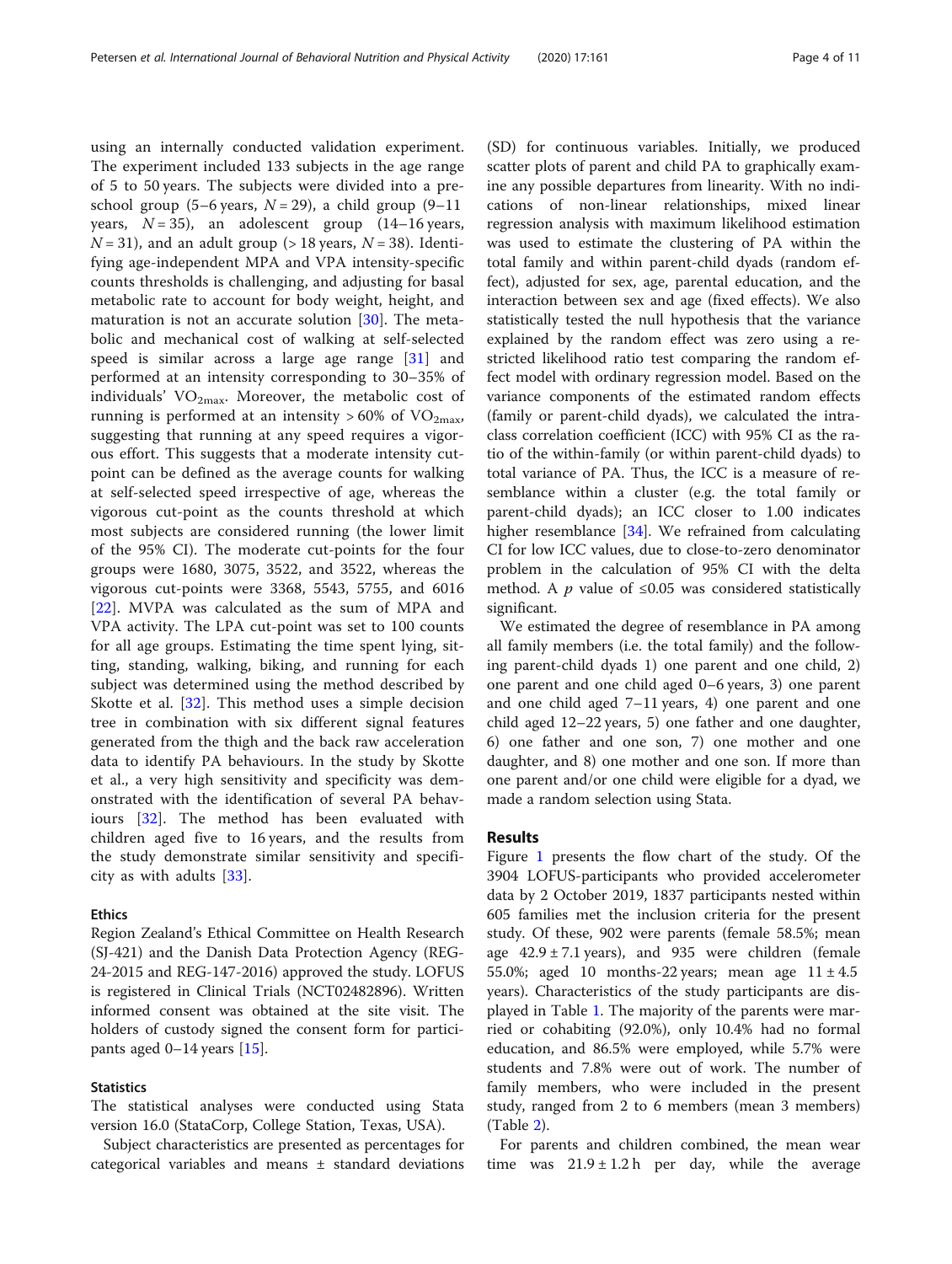Subjects invited to participate in LOFUS



<span id="page-4-0"></span>

accelerometer time included in the processed data was  $17 \pm 0.8$  h per day. The majority of PA was accumulated in LPA for both parents  $(212.6 \pm 56.0 \text{ min per day})$  and children  $(197.5 \pm 50.0 \text{ min per day})$ . Parents accumulated on average 25.5 ± 16.0 min per day of MVPA. Almost all this activity was of moderate intensity with only few minutes accumulated in VPA  $(5.5 \pm 6.8 \text{ min per day})$ . Children accumulated on average 56.8 ± 34.0 min of MVPA per day. Almost half of this activity was VPA  $(23.7 \pm$ 19.8) (Table [1\)](#page-5-0).

# Intra-family resemblance in PA

Table [3](#page-6-0) shows the clustering in PA within the total family, within parent-child dyads, and within parent-child dyads

by the age of the children. For the total family, the ICCs for the various intensities of PA and PA behaviours ranged from 0.06 to 0.34. The intra-family resemblance was stronger in LPA/PA behaviours requiring low energy expenditure (ICCs from 0.21 to 0.34) than in MVPA and VPA (ICCs 0.06 and 0.07, respectively). The ICC for running was lower than for walking (ICC 0.12 versus 0.24, respectively). We found similar results in the age-specific analyses, and the findings from the gender-specific analysis (Table [4\)](#page-6-0) showed a similar pattern independent of gender of parents and children. The ICC for biking increased by the age of the children (ICC 0.03 in age-group 0–6 years versus ICC 0.36 in age-group 12–22 years). It was 0.2[3](#page-6-0) for the total family (Table 3).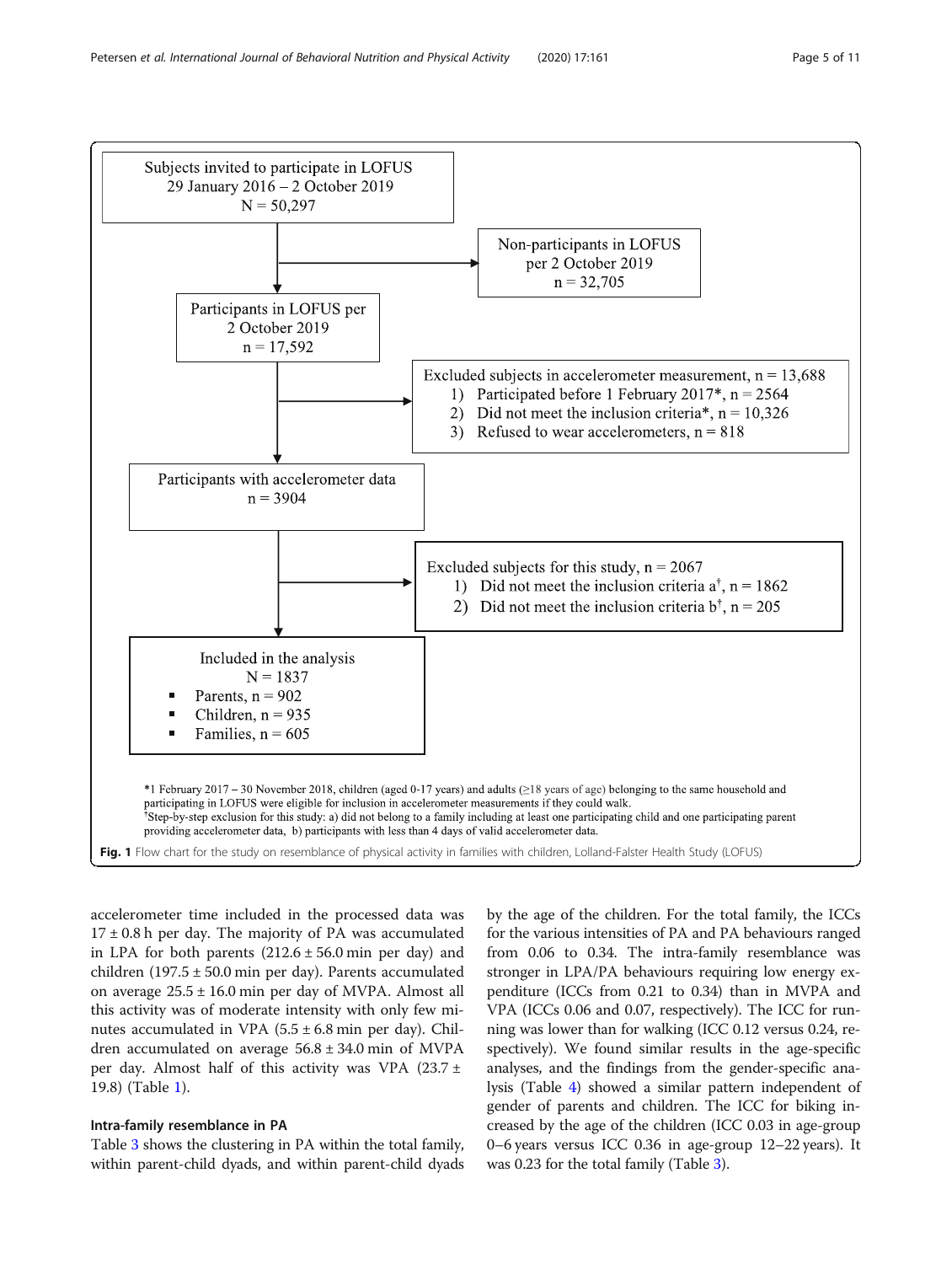**A** Vigorous physical activity

# **Discussion**

In this study, we examined the degree of resemblance in PA within the total family and within pairs of parents and children. We found that parents and children's time spent sitting/lying, walking, and biking and time spent in LPA had moderate resemblance within families, whereas

engagement in non-specific PA with higher intensities showed small or close-to-zero resemblance.

The level of PA of parents and children may differ as a function of the age of the child [[35](#page-9-0), [36\]](#page-9-0), and some studies have reported that the association between parent and child PA weakens as children grow older [\[37,](#page-9-0) [38](#page-9-0)]. However, our results showing similar intra-family clustering of PA across the age of children correspond to the conclusion of previous reviews [\[12](#page-9-0), [39\]](#page-9-0).

The present study confirms the systematically summarized findings of a recent review, which showed that parent-child resemblance in PA tend to be similar across the gender of parents and children [[12](#page-9-0)]. In this research field, most previous studies have only examined the association between mother and child PA [\[40\]](#page-9-0), but studies including both mothers and fathers have shown mixed results. Moore et al. [\[41\]](#page-9-0) found that fathers' activity level was more strongly associated with the PA level of 4–7 year old children than that of mothers, while Jago and colleagues [[42](#page-9-0)] reported the opposite in a sample of 5–9 year old children. Fisher et al. [[43\]](#page-9-0) found no association between parent and child PA regardless of the gender of the child, whereas Abbott and colleagues [\[44](#page-9-0)] observed that parental PA was associated with the PA of girls, but not boys in data on pre-school aged children. The inconsistent findings may be explained by methodological weaknesses in these studies such as difference in processing of raw accelerometer data [[12](#page-9-0)]. However, societal and cultural differences in parenthood between study settings may also be part of the explanation. Our finding may reflect that parenthood is more equal between genders in Denmark compared to many other countries. Maternal employment rates are high, and fathers have fewer working hours per week compared to, for example, USA, Australia, and Italy, and Danish parents are therefore more likely to share child-care responsibilities [[45\]](#page-9-0). Furthermore, analyses comparing mornings versus afternoons of weekdays and weekdays versus weekends, respectively may reveal stronger resemblance in parentchild PA in time segments of the week, during which they are likely to be together [[46\]](#page-9-0). More fine-grained studies like this may also provide a deeper understanding of age- and gender-specific differences.

Table 1 Characteristics of the sample of parents and children nested in 605 families,  $N = 1837$ 

<span id="page-5-0"></span>

| Petersen et al. International Journal of Behavioral Nutrition and Physical Activity | (2020) 17:161 | Page 6 of 11 |
|-------------------------------------------------------------------------------------|---------------|--------------|
|                                                                                     |               |              |

|                                                                                                                      | n (%)         | Mean $\pm$ SD    |
|----------------------------------------------------------------------------------------------------------------------|---------------|------------------|
| Parents, <i>n =</i> 902                                                                                              |               |                  |
| Gender                                                                                                               |               |                  |
| Male                                                                                                                 | 374<br>(41.5) |                  |
| Female                                                                                                               | 528<br>(58.5) |                  |
| Age (years)                                                                                                          |               | $42.9 \pm 7.1$   |
| Body mass index                                                                                                      |               | $26.9 \pm 5.2$   |
| Civil status, $n = 708$                                                                                              |               |                  |
| Married/cohabiting                                                                                                   | 652<br>(92.0) |                  |
| Divorced/separated/single/widow(er)                                                                                  | 56 (8.0)      |                  |
| Educational level, $n = 713$                                                                                         |               |                  |
| Medium or long higher education                                                                                      | 290<br>(40.7) |                  |
| Short higher education or vocational<br>education                                                                    | 349<br>(48.9) |                  |
| One or multiple shorter courses or no<br>formal education                                                            | 74<br>(10.4)  |                  |
| Occupation, $n = 825$                                                                                                |               |                  |
| Employed                                                                                                             | 710<br>(86.5) |                  |
| Student                                                                                                              | 49 (5.7)      |                  |
| Out of work                                                                                                          | 66 (7.8)      |                  |
| Physical activity                                                                                                    |               |                  |
| LPA (minutes/day) <sup>a</sup>                                                                                       |               | $212.6 \pm 56.0$ |
| MVPA (minutes/day) <sup>b</sup>                                                                                      |               | $25.5 \pm 16.0$  |
| VPA (minutes/day) <sup>c</sup>                                                                                       |               | $5.5 \pm 6.8$    |
| Children, n = 935                                                                                                    |               |                  |
| Gender                                                                                                               |               |                  |
| Boys                                                                                                                 | 420<br>(45.0) |                  |
| Girls                                                                                                                | 515<br>(55.0) |                  |
| Age (years)                                                                                                          |               | $11 \pm 4.5$     |
| Physical activity                                                                                                    |               |                  |
| LPA (minutes/day) <sup>a</sup>                                                                                       |               | $197.5 \pm 50.0$ |
| MVPA (minutes/day) <sup>b</sup>                                                                                      |               | $56.8 \pm 34.0$  |
| VPA (minutes/day) <sup>c</sup>                                                                                       |               | $23.7 \pm 19.8$  |
| <sup>a</sup> LPA Light physical activity, <sup>b</sup> MVPA Moderate-to-vigorous physical activity, <sup>c</sup> VPA |               |                  |

| <b>Table 2</b> Number of family members per family included in the<br>study |                |                                |  |  |  |  |  |  |  |
|-----------------------------------------------------------------------------|----------------|--------------------------------|--|--|--|--|--|--|--|
| <b>Number of family</b><br>members                                          | Families.<br>n | Children in the families,<br>n |  |  |  |  |  |  |  |
|                                                                             | 199            | 199                            |  |  |  |  |  |  |  |
| 3                                                                           | 218            | 315                            |  |  |  |  |  |  |  |

4 150 297 5 29 85 6 9 35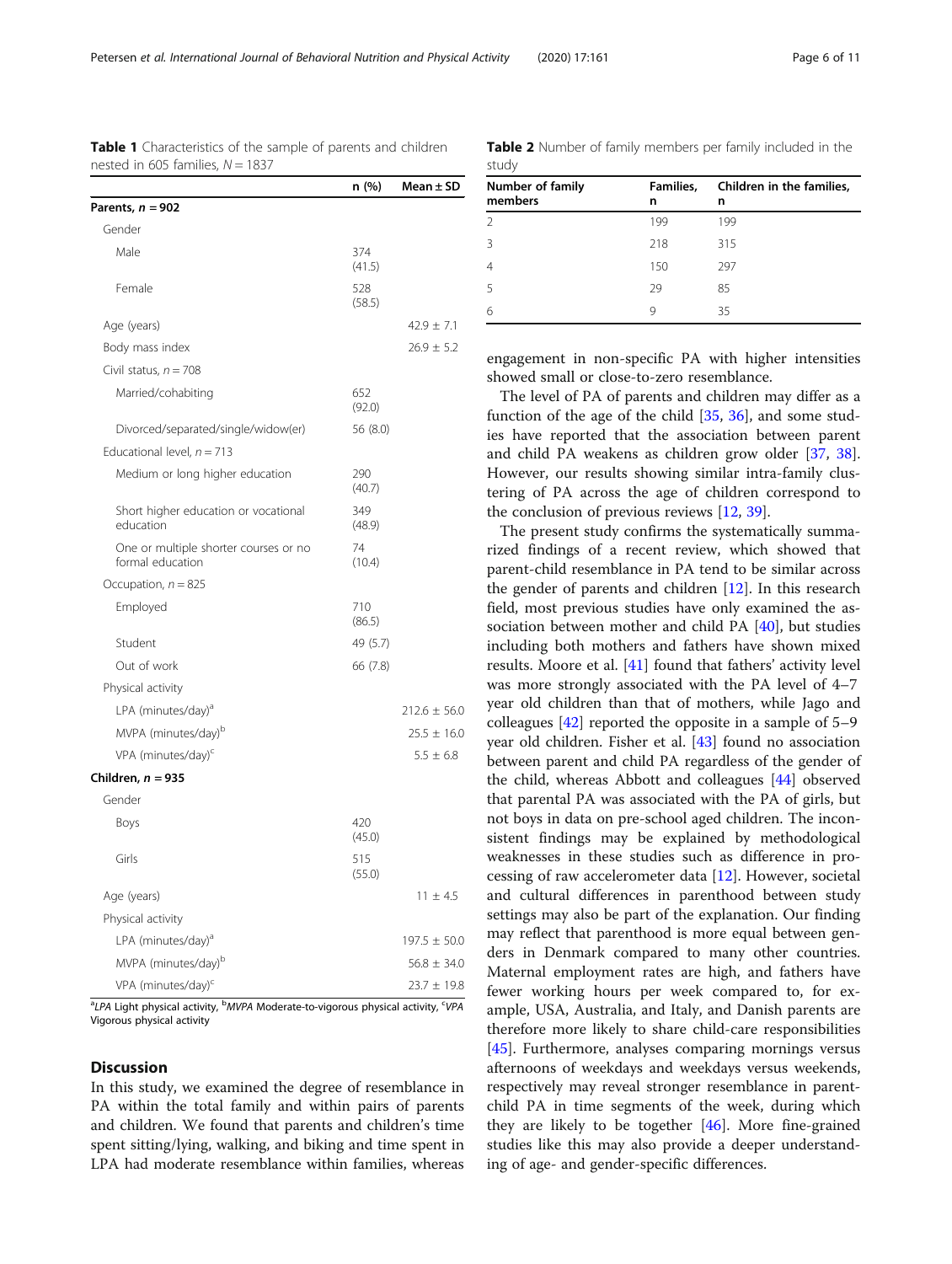<span id="page-6-0"></span>Table 3 Mixed linear regression analysis of resemblance of physical activity within families, within parent-child dyads, and within parent-child dyads by the age of the child<sup>a</sup>,  $N = 1837$ 

|                 | The total family<br>$(N = 1837)$ |                  | <b>Parent-child</b><br>(dyads $n = 558$ ) |        |                          | Age group 0-6 y<br>(dyads $n = 126$ ) |        |                          | Age group 7-11 y<br>(dyads $n = 257$ ) |      |                          | Age group 12-22 y<br>(dyads $n = 271$ ) |      |                   |         |
|-----------------|----------------------------------|------------------|-------------------------------------------|--------|--------------------------|---------------------------------------|--------|--------------------------|----------------------------------------|------|--------------------------|-----------------------------------------|------|-------------------|---------|
|                 | ICC.                             | 95% CI           | $p$ value                                 | ICC    | 95% CI                   | $p$ value                             | ICC    | 95% CI                   | $p$ value                              |      | ICC $95\%$ Cl $p$ value  |                                         |      | <b>ICC 95% CI</b> | p value |
| <b>CPM</b>      | 0.12                             | (0.08;<br>0.19   | < 0.01                                    | 0.02   | (0.00)<br>0.62)          | 0.32                                  | 0.08   | (0.01)<br>(0.48)         | 0.39                                   | 0.03 | $\overline{\phantom{a}}$ |                                         | 0.06 | (0.01)<br>0.36)   | 0.01    |
| <b>LPA</b>      | 0.22                             | (0.17)<br>0.28   | < 0.01                                    | 0.19   | (0.12)<br>0.29           | < 0.01                                | 0.04   | (0.00)<br>0.82)          | 0.36                                   | 0.17 | (0.08)<br>0.32)          | < 0.01                                  | 0.17 | (0.08)<br>0.32)   | < 0.01  |
| <b>MVPA</b>     | 0.07                             | (0.03;<br>0.14)  | < 0.01                                    | < 0.01 | $\overline{\phantom{m}}$ |                                       | < 0.01 | $\overline{\phantom{m}}$ |                                        | 0.06 | (0.01)<br>0.36)          | 0.23                                    | 0.12 | (0.05)<br>0.29)   | 0.16    |
| <b>VPA</b>      | 0.06                             | (0.02;<br>0.13)  | 0.01                                      | < 0.01 | $\sim$                   |                                       | < 0.01 | $\overline{\phantom{0}}$ |                                        | 0.02 | $\overline{\phantom{a}}$ |                                         | 0.07 | (0.01)<br>0.33)   | 0.02    |
| Sitting         | 0.21                             | (0.16;<br>0.27)  | < 0.01                                    | 0.13   | (0.07)<br>0.24)          | < 0.01                                | 0.10   | (0.02;<br>(0.43)         | 0.01                                   | 0.19 | (0.10;<br>0.34)          | < 0.01                                  | 0.06 | (0.01)<br>0.35)   | 0.01    |
| Lying           | 0.22                             | (0.17)<br>0.28   | < 0.01                                    | 0.23   | (0.16;<br>0.32)          | < 0.01                                | 0.30   | (0.16;<br>(0.48)         | 0.01                                   | 0.19 | (0.10;<br>0.34)          | < 0.01                                  | 0.17 | (0.09)<br>0.32)   | < 0.01  |
| Sitting + lying | 0.34                             | (0.28;<br>(0.40) | < 0.01                                    | 0.33   | (0.26;<br>0.41)          | < 0.01                                | 0.31   | (0.18;<br>(0.49)         | < 0.01                                 | 0.33 | (0.23;<br>(0.44)         | < 0.01                                  | 0.25 | (0.16;<br>(0.38)  | < 0.01  |
| Standing        | 0.25                             | (0.19;<br>0.31)  | < 0.01                                    | 0.16   | (0.09;<br>0.27)          | < 0.01                                | 0.15   | (0.04;<br>(0.40)         | 0.20                                   | 0.24 | (0.16;<br>0.34)          | < 0.01                                  | 0.16 | (0.07)<br>0.31)   | 0.06    |
| Walking         | 0.24                             | (0.19;<br>0.30)  | < 0.01                                    | 0.22   | (0.14;<br>0.31)          | < 0.01                                | 0.24   | (0.11)<br>(0.44)         | 0.01                                   | 0.39 | (0.29;<br>(0.49)         | < 0.01                                  | 0.12 | (0.04;<br>0.30)   | < 0.01  |
| Running         | 0.12                             | (0.08;<br>0.18   | < 0.01                                    | 0.05   | (0.01)<br>0.24)          | 0.12                                  | 0.15   | (0.04)<br>(0.40)         | 0.23                                   | 0.05 | (0.00)<br>0.42)          | 0.40                                    | 0.08 | (0.02)<br>(0.30)  | 0.03    |
| Biking          | 0.23                             | (0.18;<br>0.29   | < 0.01                                    | 0.24   | (0.17)<br>0.33)          | < 0.01                                | 0.03   |                          |                                        | 0.25 | (0.16;<br>0.39)          | < 0.01                                  | 0.36 | (0.26)<br>0.47)   | < 0.01  |

<sup>a</sup>Adjusted for sex, age, parental education, and sex\*age

Significant p-values ≤0.05

ICC Intraclass correlation coefficient, CI Confidence interval, CPM Counts per minute, LPA Light physical activity, MPA Moderate physical activity, MVPA Moderateto-vigorous physical activity, VPA Vigorous physical activity

Table 4 Mixed linear regression analysis of resemblance of physical activity within gender-specific parent-child dyads<sup>a</sup>, N = 1837

|                   | Father-daughter (dyads $n = 211$ ) |              |         | <b>Father-son</b><br>(dyads $n = 212$ ) |                          |             | Mother-daughter (dyads $n = 313$ ) |                          |         | Mother-son<br>(dyads $n = 266$ ) |                          |         |
|-------------------|------------------------------------|--------------|---------|-----------------------------------------|--------------------------|-------------|------------------------------------|--------------------------|---------|----------------------------------|--------------------------|---------|
|                   | ICC                                | 95% CI       | p value | ICC                                     | 95% CI                   | p value ICC |                                    | 95% CI                   | p value | ICC                              | 95% CI                   | p value |
| <b>CPM</b>        | 0.13                               | (0.04; 0.33) | 0.03    | 0.03                                    | $\overline{\phantom{m}}$ | -           | 0.08                               | (0.02; 0.28)             | 0.09    | < 0.01                           | $\overline{\phantom{m}}$ |         |
| LPA               | 0.19                               | (0.09; 0.35) | < 0.01  | 0.20                                    | (0.10; 0.37)             | < 0.01      | 0.17                               | (0.09; 0.31)             | < 0.01  | 0.13                             | (0.05; 0.30)             | 0.02    |
| <b>MVPA</b>       | 0.13                               | (0.04; 0.33) | 0.04    | < 0.01                                  | $\overline{\phantom{a}}$ | -           | < 0.01                             |                          |         | < 0.01                           | $\sim$                   |         |
| <b>VPA</b>        | 0.06                               | (0.00; 0.44) | 0.21    | < 0.01                                  | $\overline{\phantom{a}}$ | -           | < 0.01                             | $\overline{\phantom{0}}$ |         | < 0.01                           | $\overline{\phantom{a}}$ |         |
| Sitting           | 0.12                               | (0.04; 0.33) | 0.04    | 0.08                                    | (0.01; 0.36)             | 0.16        | 0.19                               | (0.11; 0.32)             | < 0.01  | 0.11                             | (0.04; 0.29)             | 0.04    |
| Lying             | 0.20                               | (0.10; 0.36) | < 0.01  | 0.20                                    | (0.10; 0.36)             | 0.01        | 0.22                               | (0.14; 0.35)             | < 0.01  | 0.29                             | (0.19; 0.41)             | < 0.01  |
| Sitting $+$ lying | 0.33                               | (0.22; 0.46) | < 0.01  | 0.27                                    | (0.17; 0.42)             | < 0.01      | 0.31                               | (0.22; 0.42)             | < 0.01  | 0.25                             | (0.16; 0.38)             | < 0.01  |
| Standing          | 0.16                               | (0.07; 0.34) | 0.01    | 0.13                                    | (0.04; 0.33)             | 0.09        | 0.22                               | (0.13; 0.34)             | < 0.01  | 0.14                             | (0.05; 0.30)             | 0.01    |
| Walking           | 0.23                               | (0.12; 0.38) | < 0.01  | 0.17                                    | (0.07; 0.34)             | 0.02        | 0.27                               | (0.19; 0.39)             | < 0.01  | 0.23                             | (0.14; 0.36)             | < 0.01  |
| Running           | 0.12                               | (0.04; 0.33) | 0.04    | 0.09                                    | (0.02; 0.33)             | 0.16        | 0.08                               | (0.02; 0.28)             | 0.07    | 0.06                             | (0.01; 0.34)             | 0.16    |
| <b>Biking</b>     | 0.27                               | (0.16; 0.41) | < 0.01  | 0.26                                    | (0.15; 0.40)             | < 0.01      | 0.17                               | (0.08; 0.30)             | < 0.01  | 0.25                             | (0.16; 0.38)             | < 0.01  |

<sup>a</sup>Adjusted for sex, age, parental education, and sex\*age

Significant p-values ≤0.05

ICC Intraclass correlation coefficient, CI Confidence interval, CPM Counts per minute, LPA Light physical activity, MVPA Moderate-to-vigorous physical activity, VPA Vigorous physical activity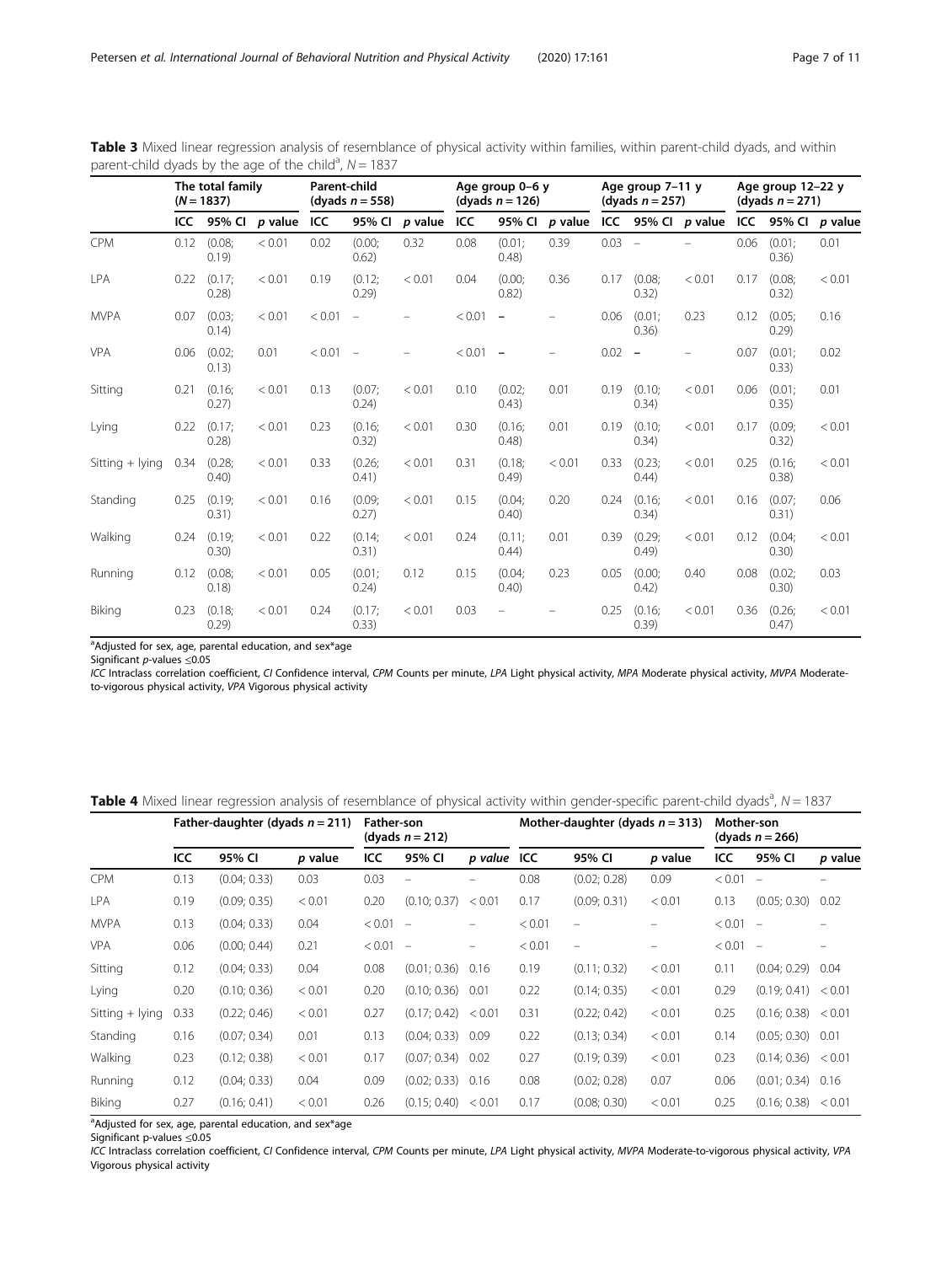A recent synthesis of data showed a weak positive association between parent and child MVPA [[12](#page-9-0)], which has been the primary outcome in most previous studies. Our results are consistent with this finding, which indicates that the MVPA of family members is under stronger influence by individual [[47](#page-10-0), [48\]](#page-10-0) and/or extra-family factors rather than factors within the family [\[49](#page-10-0)]. However, our findings are not supported by original studies by Fisher et al. [[43\]](#page-9-0) including children aged 7–9 years and Heitzler and colleagues [\[50](#page-10-0)] including children aged 11–17 years, which found no association between parent and child MVPA. This inconsistency may be due to methodological differences, e.g. use of questionnaires for assessment of parental PA [[51](#page-10-0)] and the lack of a gold standard regarding data reduction of raw accelerometer data [\[52](#page-10-0)]. For instance, the varying use of thresholds among studies could add misclassification among the different intensity domains [[52\]](#page-10-0).

Our finding of a stronger intra-family resemblance for LPA than for MVPA adds to mixed findings in the prevailing literature. However, a review of studies on the association between parent and child PA found that LPA was rarely used as a PA outcome and only in studies including pre-school aged children. Results of these studies were mixed [\[12](#page-9-0)]. Thus, the present study provides new knowledge about the resemblance of LPA in families across the age span of children. Our finding indicates that there are important similarities among family members in time spent in LPA and PA behaviours requiring low energy expenditure (sitting, standing, and lying). This indicates that intra-family factors such as shared environment, co-participation, and family rules [[10,](#page-9-0) [53,](#page-10-0) [54](#page-10-0)] influence this kind of non-structured activities [[7\]](#page-9-0). Activities of low intensity may be the easiest to perform together as a family, because they require a similar amount of energy of each family member regardless of age compared to activities such as running, which demands a higher relative energy expenditure of a child than of an adult [\[55](#page-10-0)].

The intra-family clustering of biking, which increased by the age of the children, was an interesting finding of the present study, which to the best of our knowledge has not been shown before. Cycling is common in Denmark across age-groups and gender [[56,](#page-10-0) [57\]](#page-10-0) and is widely used for e.g. transportation to school or work and for recreation [[57\]](#page-10-0). Our finding suggests that cycling habits to a moderate extent co-occur among family members, and that in particular older children's cycling habits resemble those of their parents.

Besides shared social environments and habits, our finding of clustering of PA within families might also be influenced by genetics  $[11, 58, 59]$  $[11, 58, 59]$  $[11, 58, 59]$  $[11, 58, 59]$  $[11, 58, 59]$  $[11, 58, 59]$ . However, we included not only nuclear families, but also e.g. blended families without biological ties between all family members. We did not have the opportunity to conduct separate analyses for biologically related parent-child pairs and non-biologically related pairs, and therefore we cannot contribute more specifically to elucidate the effect of genetics in this article.

Our finding that the level of intra-family resemblance ranged from close-to-zero to moderate reflects that other factors apart from the family influence individual PA levels. On the individual level, psychological traits such as temper [\[60](#page-10-0)] and self-efficacy [\[61](#page-10-0)] may be influential factors, and on the inter-relational level, peers may play an increasingly important role as children mature  $[38]$ . Pre-schools  $[62]$  $[62]$  $[62]$ , schools  $[63]$ , and workplaces  $[64]$  $[64]$ , environmental factors in the local community  $[11]$  $[11]$  $[11]$ , [65\]](#page-10-0), and policy-related factors may all promote or impede PA of individuals [\[1](#page-9-0)].

#### Strengths and limitations

The present study has several strengths. First, the population-based sampling and the large study sample provided statistical power to uncover potential intrafamily resemblance in PA across the full age-range of children and all parent-child gender combinations. However, the relatively small number of 0–6 year old children may be a limitation, especially taking the substantial developmental changes children undergo in early childhood into consideration [[66](#page-10-0)]. Therefore, the results regarding the youngest age-group should be interpreted with caution. Second, this study provides new insight in terms of intensities other than MVPA. Third, the use of a dual-accelerometer system to assess PA in both parents and children allowed device-based reporting of PA over 24 h and accurate classification of time spent in different PA behaviours under free-living conditions [[32](#page-9-0)]. A drawback in the use of accelerometers is that there is no consensus about the method used in the data reduction process, which still makes it difficult to compare results between studies [[52\]](#page-10-0).

A possible limitation is that participation in LOFUS and the accelerometer assessment, respectively was voluntary for each family member, and thus, we included incomplete families in our study. This may provide uncertainties when comparing age- and gender-specific sub-groups. We were unable to standardise the size of family (number of parents and children), and instead, we used randomly selected parent-child dyads as analysis units. We do not know why some household−/family members chose not to participate in LOFUS or in accelerometer measurement, respectively, but it could potentially affect the results by limiting generalizability of the findings. An analysis of socio-economic determinants of participation among adults halfway through the LOFUS data collection showed that being middle-aged, female, Danish citizen, and of higher socio-economic status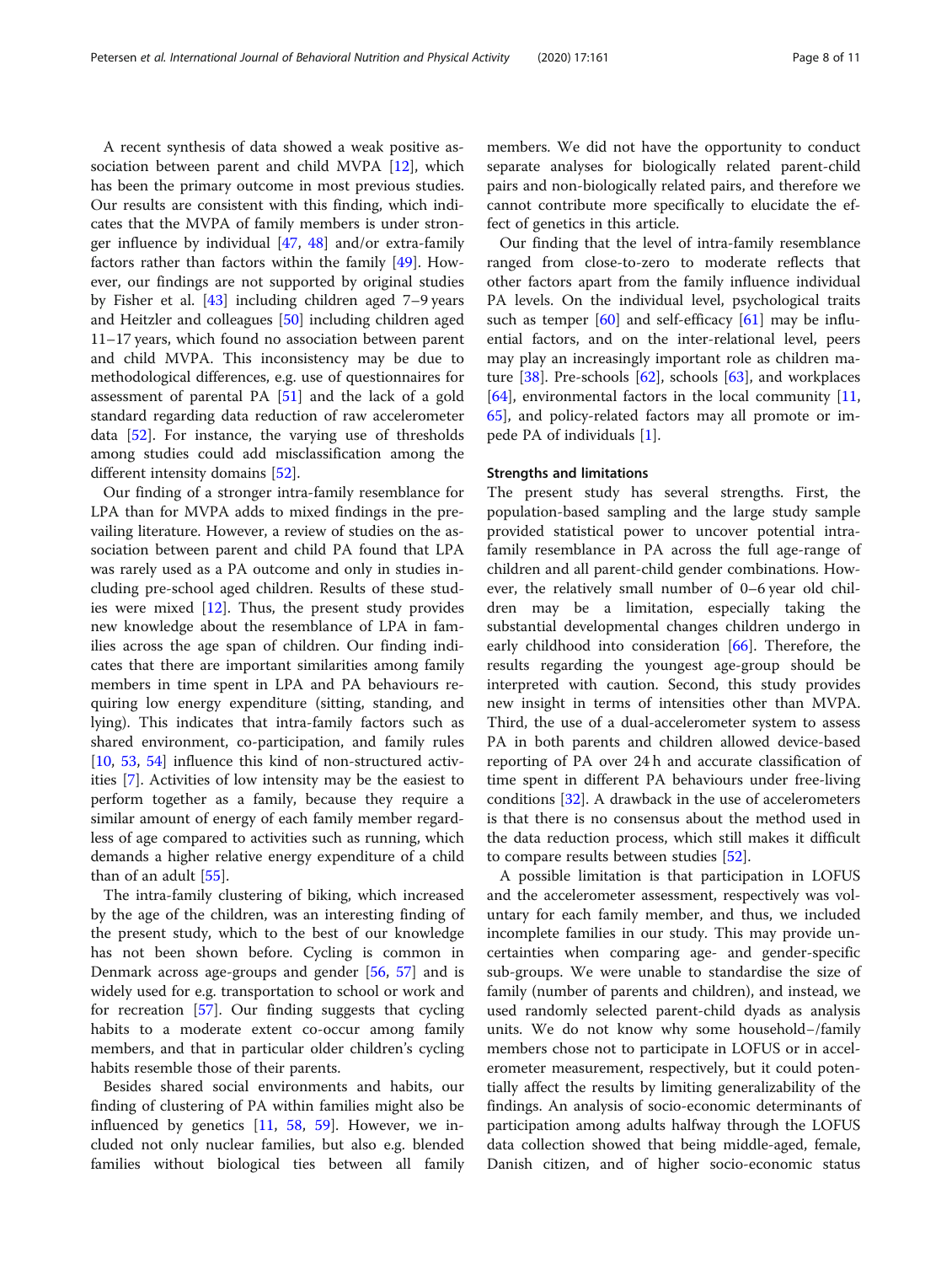increased participation [\[67\]](#page-10-0). Further, the voluntary participation in accelerometer measurement may have increased the selection bias. However, in studies using data from large health surveys, biased participation may not interfere much with the associations between variables [[68,](#page-10-0) [69\]](#page-10-0). Because the present study was crosssectional, we cannot assume any causal relationships among the variables. Nevertheless, it is highly probable that the relationship between parent and child PA is bidirectional, so that all family members contribute to the each other's PA level and PA behaviours.

# Implications for research and public health

More studies of high quality [\[12](#page-9-0)] are needed to confirm our results, but also to examine the role of e.g. siblings on children's PA. In addition, studies on PA in separate time segments of the week and in different cultural settings may provide additional insight. Enriching future studies with data on underlying factors, such as encouragement, support, and modelling for PA may contribute to a more comprehensive picture of the complexity of PA behaviour in the family setting.

Our results indicate that public health initiatives targeting PA habits of families could aim at replacing sedentary activities with activities of light intensity, since these activities seem to have a stronger within-family resemblance than MVPA and VPA. Thus, targeting parental sedentary behaviours as a means to decrease sedentary time and increase LPA in their children might be a possible candidate for intervention. Furthermore, since variation in children's MVPA and VPA seems not to be explained by the PA of parents, pre-schools and schools may be more fruitful arenas for increasing the PA of children than the home environment, which may also have the potential to level out possible influence of socio-economic factors. Local facilities for sports, play, and active transportation may also be important settings for PA promotion in both adults and children. However, for children, parents may still play an important role through support and motivation for PA.

#### Conclusion

This cross-sectorial population study adds to the evidence on the importance of family for PA of family members with a special focus on the parent-child relationship. We found varying degrees of intra-family clustering of PA dependent on the intensity and type of PA, which was similar across the age of children and the gender of parents and children. The strongest similarities were found for LPA and sitting/lying, walking, and biking with moderate resemblance in time spent on these activities between parents and children, whereas engagement in activities with moderate or high intensity showed small or close-to-zero resemblance. More

research is required to fully understand factors influencing PA as a complex behaviour in the family setting, but public health interventions targeting the PA habits of families may be fruitful.

#### Abbreviations

CI: Confidence interval; ICC: Interclass correlation coefficient; LOFUS: Lolland-Falster Health Study; LPA: Light physical activity; MPA: Moderate physical activity; MVPA: Moderate-to-vigorous physical activity; NMT: Non-moving temperature; PA: Physical activity; SD: Standard deviation; VPA: Vigorous physical activity

#### Acknowledgements

The authors would like to thank the participants for contributing with valuable data. The Lolland-Falster Health Study (LOFUS), Nykøbing Falster Hospital, Denmark is a collaboration between Region Zealand, Nykøbing Falster Hospital, and Lolland and Guldborgsund municipalities. The authors are grateful to LOFUS for making the LOFUS research data available. However, LOFUS bears no responsibility for the analysis or the interpretation conducted within this study. We would like to thank the National Institute of Public Health, University of Southern Denmark for loan of Axivity AX3 accelerometers.

#### Authors' contributions

TLP, EA, AG, and RJ designed the study. TLP and RJ conducted the data collection. JCB processed the raw accelerometer data. All authors contributed in the analysis and interpretation of the data. TLP wrote the first draft of the manuscript, and all authors contributed to the critical revision and final manuscript. All authors read and approved the final manuscript.

#### Funding

This work was supported by Region Zealand, University College Absalon, University of Southern Denmark, Steno Diabetes Centre Zealand, and Edith & Henrik Henriksens Mindelegat. The funders had no role in the study design, data collection, decision to publish, or preparation of the manuscript.

#### Availability of data and materials

Data used for this study were derived from the Lolland-Falster Health Study (LOFUS). Research groups can apply to the LOFUS steering group for access to use LOFUS data. Each project must adhere to the rules and regulations on research ethics and data protection.

#### Ethics approval and consent to participate

Written informed consent was obtained upon participation in Lolland-Falster Health Study (LOFUS). The holders of custody signed the consent form for participants aged 0–14 years. Regions Zealand's Ethical Committee on Health Research approved LOFUS (SJ-421). The Danish Data Protection Agency approved LOFUS (REG-24-2015) and the sub-project: Patterns and correlates of physical activity and sedentary behaviour in families on Lolland-Falster (REG-147-2016).

#### Consent for publication

Not applicable.

#### Competing interests

The authors declare that they have no competing interests.

#### Author details

<sup>1</sup>Department of Sports Science and Clinical Biomechanics, Research Unit for Exercise Epidemiology, Centre of Research in Childhood Health, University of Southern Denmark, Campusvej 55, DK-5230 Odense M, Denmark. 2 Lolland-Falster Health Study, Centre for Epidemiological Research, Nykøbing F. Hospital, Fjordvej 15, 4800 Nykøbing F., Denmark. <sup>3</sup>University College Absalon, Bispegade 5, 4800 Nykøbing F., Region Zealand, Denmark. <sup>4</sup> Faculty of Education, Arts and Sports, Department of Sport, Food and Natural Sciences, Western Norway University of Applied Sciences, Røyrgata 4, 6856 Sogndal, Norway.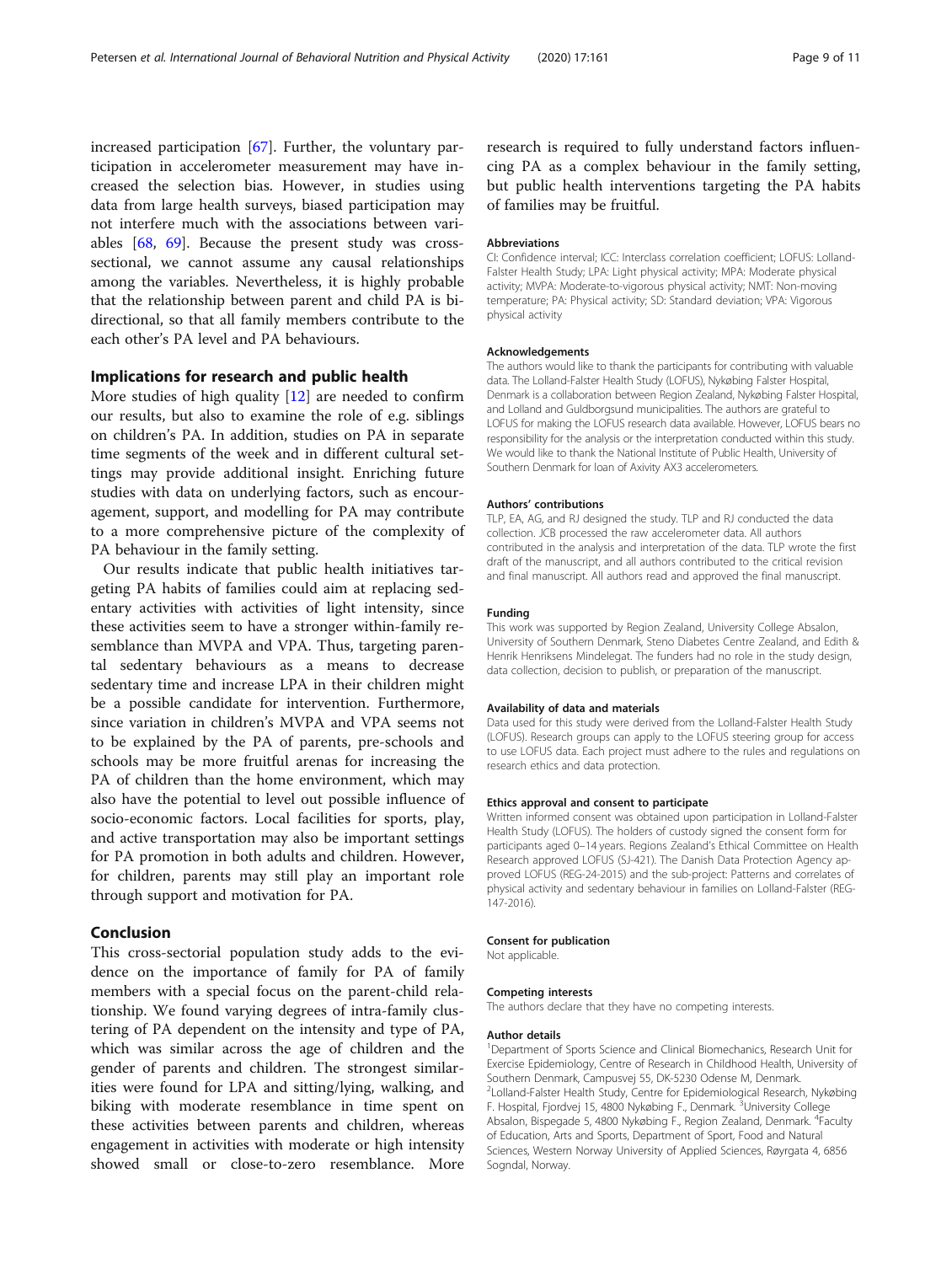#### <span id="page-9-0"></span>Received: 2 June 2020 Accepted: 1 December 2020 Published online: 04 December 2020

#### References

- 1. Bauman AE, Reis RS, Sallis JF, Wells JC, Loos RJF, Martin BW. Correlates of physical activity: why are some people physically active and others not? Lancet. 2012;380(9838):258–71.
- 2. Baranowski T. Families and health actions. In: Gochman D, editor. Handbook of behavior research I personal and social determinants. New York and London: Plenum Press; 1997. p. 179–200.
- 3. Bønnelycke J, Sandholdt CT, Jespersen AP. Household collectives: resituating health promotion and physical activity. Sociol Health Illn. 2019;41(3):533–48.
- 4. Cleland V, Timperio A, Salmon J, Hume C, Telford A, Crawford D. A longitudinal study of the family physical activity environment and physical activity among youth. Am J Health Promot. 2011;25(3):159–67.
- 5. Janssen I, LeBlanc AG. Systematic review of the health benefits of physical activity and fitness in school-aged children and youth. Int J Behav Nutr Phys Act. 2010;7(1):40.
- Reiner M, Niermann C, Jekauc D, Woll A. Long-term health benefits of physical activity – a systematic review of longitudinal studies. BMC Public Health. 2013;13(1):813.
- 7. Pettee KK, Storti KL, Ainsworth BE, Kriska AM. Measurement of physical activity and inactivity in epidemiologic studies. In: Lee I-M BS, Manson J, Paffenbarger RS, editors. Edidemiologic methods in physical activity studies. New York: Oxford University Press, Inc.; 2009. p. 15–33.
- 8. Telama R. Tracking of physical activity from childhood to adulthood: a review. Obes Facts. 2009;2(3):187–95.
- Trost GS, Loprinzi PD. Parental influences on physical activity behavior in children and adolescents: a brief review. Am J Lifestyle Med. 2011;5(2):171–81.
- 10. Määttä S, Ray C, Vepsäläinen H, Lehto E, Kaukonen R, Ylönen A, et al. Parental education and pre-school children's objectively measured sedentary time: the role of co-participation in physical activity. Int J Environ Res Public Health. 2018;15(2):366.
- 11. Seabra AF, Mendonça DM, Göring HHH, Thomis MA, Maia JA. Genetic and environmental factors in familial clustering in physical activity. Eur J Epidemiol. 2008;23(3):205–11.
- 12. Petersen TL, Møller LB, Brønd JC, Jepsen R, Grøntved A. Association between parent and child physical activity: a systematic review. Int J Behav Nutr Phys Act. 2020;17:67. <https://doi.org/10.1186/s12966-020-00966-z>.
- 13. Taylor RW, Williams SM, Farmer VL, Taylor BJ. Changes in physical activity over time in young children: a longitudinal study using accelerometers. PLoS One. 2013;8(11):e81567.
- 14. Gustafson SL, Rhodes RE. Parental correlates of physical activity in children and early adolescents. Sports Med (Auckland, NZ). 2006;36(1):79–97.
- 15. Jepsen R, Egholm CL, Brodersen J, Simonsen E, Grarup J, Cyron A, Ellervik C, Rasmussen K. Lolland-Falster Health Study: study protocol for a householdbased prospective cohort study. Scand J Public Health. 2018. [https://doi.](https://doi.org/10.1177/1403494818799613) [org/10.1177/1403494818799613.](https://doi.org/10.1177/1403494818799613)
- 16. Jago R, Fox KR, Page AS, Brockman R, Thompson JL. Parent and child physical activity and sedentary time: do active parents foster active children? BMC Public Health. 2010;10:194.
- 17. Egholm CL, Packness A, Stokholm J, Rasmussen K, Ellervik C, Simonsen E, Christensen AI, Jepsen R. Questionnaire development for the Lolland-Falster Health Study, Denmark: an iterative and incremental process. BMC Med Res Methodol. 2020;20(1):52.
- 18. Axivity Ltd. AX3 User Manual 2020, January 9. Available from: [https://axivity.](https://axivity.com/userguides/ax3/settings/) [com/userguides/ax3/settings/.](https://axivity.com/userguides/ax3/settings/) Assessed 14 Feb 2020.
- 19. Rasmussen MGB, Pedersen J, Olesen LG, Brage S, Klakk H, Kristensen PL, Brønd JC, Grøntved A. Short-term efficacy of reducing screen media use on physical activity, sleep, and physiological stress in families with children aged 4–14: study protocol for the SCREENS randomized controlled trial. BMC Public Health. 2020;20(1):380.
- 20. Brønd JC, Andersen LB, Arvidsson D. Generating ActiGraph counts from raw acceleration recorded by an alternative monitor. Med Sci Sports Exerc. 2017; 49(11):2351–60.
- 21. Staudenmayer J, Zhu W, Catellier DJ. Statistical considerations in the analysis of accelerometry-based activity monitor data. Med Sci Sports Exerc. 2012; 44(1S):S61–S7.
- 22. Brønd JC, Aadland E, Andersen LB, Resaland GK, Andersen SA, Arvidsson D. The ActiGraph counts processing and the assessment of vigorous activity. Clin Physiol Funct Imaging. 2019;39(4):276–83.
- 23. Aadland E, Kvalheim OM, Anderssen SA, Resaland GK, Andersen LB. The Triaxial physical activity signature associated with metabolic health in children. Med Sci Sports Exerc. 2019;51(10):2173–9.
- 24. Crouter SE, Bassett DR Jr. A new 2-regression model for the Actical accelerometer. Br J Sports Med. 2008;42(3):217–24.
- 25. Crouter SE, Horton M, Bassett DR Jr. Use of a two-regression model for estimating energy expenditure in children. Med Sci Sports Exerc. 2012;44(6): 1177–85.
- 26. Crouter SE, Kuffel E, Haas JD, Frongillo EA, Bassett DR Jr. Refined tworegression model for the ActiGraph accelerometer. Med Sci Sports Exerc. 2010;42(5):1029–37.
- 27. Aadland E, Ylvisåker E. Reliability of objectively measured sedentary time and physical activity in adults. PLoS One. 2015;10(7):e0133296.
- 28. Aadland E, Andersen LB, Skrede T, Ekelund U, Anderssen SA, Resaland GK. Reproducibility of objectively measured physical activity and sedentary time over two seasons in children; comparing a day-by-day and a week-by-week approach. PLoS One. 2017;12(12):e0189304.
- 29. Aadland E, Johannessen K. Agreement of objectively measured physical activity and sedentary time in preschool children. Prev Med Rep. 2015;2:635–9.
- 30. Arvidsson D, Fridolfsson J, Borjesson M, Andersen LB, Ekblom O, Dencker M, Brønd JC. Re-examination of accelerometer data processing and calibration for the assessment of physical activity intensity. Scand J Med Sci Sports. 2019;29(10):1442–52.
- 31. Ludlow LW, Weyand PG. Energy expenditure during level human walking: seeking a simple and accurate predictive solution. J Appl Physiol. 2016; 120(5):481–94.
- 32. Skotte J, Korshøj M, Kristiansen J, Hanisch C, Holtermann A. Detection of physical activity types using triaxial accelerometers. J Phys Act Health. 2014; 11(1):76–84.
- 33. Brønd JC, Grøntved A, Andersen LB, Arvidsson D, Olesen LG. Simple method for the objective activity type assessment with preschoolers, children and adolescents. Children. 2020;7:72.
- 34. Lohr SL. Sampling: design and analysis. In: Julet M, editor. Sampling: design and analysis. Boca Raton: CRC Press; 2010 p. 165–218.
- 35. Adamo KB, Langlois KA, Brett KE, Colley RC. Young children and parental physical activity levels: findings from the Canadian health measures survey. Am J Prev Med. 2012;43(2):168–75.
- 36. Farooq A, Martin A, Janssen X, Wilson MG, Gibson A-M, Hughes A, et al. Longitudinal changes in moderate-to-vigorous-intensity physical activity in children and adolescents: a systematic review and meta-analysis. Obes Rev. 2020;21(1):e12953.
- 37. Yao CA, Rhodes RE. Parental correlates in child and adolescent physical activity: a meta-analysis. Int J Behav Nutr Phys Act. 2015;12:10.
- 38. Lawler M, Heary C, Nixon E. Peer support and role modelling predict physical activity change among adolescents over twelve months. J Youth Adolesc. 2020;49(7):1503–16.
- 39. Mitchell J, Skouteris H, McCabe M, Ricciardelli LA, Milgrom J, Baur LA, et al. Physical activity in young children: a systematic review of parental influences. Early Child Dev Care. 2012;182(11):1411–37.
- 40. Neshteruk CD, Nezami BT, Nino-Tapias G, Davison KK, Ward DS. The influence of fathers on children's physical activity: a review of the literature from 2009 to 2015. Prev Med. 2017;102:12–9.
- 41. Moore LL, Lombardi DA, White MJ, Campbell JL, Oliveria SA, Ellison RC. Influence of parents' physical activity levels on activity levels of young children. J Pediatr. 1991;118(2):215–9.
- 42. Jago R, Solomon-Moore E, Macdonald-Wallis C, Thompson JL, Lawlor DA, Sebire SJ. Association of parents' and children's physical activity and sedentary time in year 4 (8–9) and change between year 1 (5–6) and year 4: a longitudinal study. Int J Behav Nutr Phys Act. 2017;14:110.
- 43. Fisher A, Saxton J, Hill C, Webber L, Purslow L, Wardle J. Psychosocial correlates of objectively measured physical activity in children. Eur J Pub Health. 2011;21(2):145–50.
- 44. Abbott G, Hnatiuk J, Timperio A, Salmon J, Best K, Hesketh KD. Crosssectional and longitudinal associations between parents' and preschoolers' physical activity and television viewing: the HAPPY study. J Phys Act Health. 2016;13:269–74.
- 45. Craig L, Mullan K. Parenthood, gender and work-family time in the United States, Australia, Italy, France, and Denmark. J Marriage Fam. 2010;72(5): 1344–61.
- 46. Fuemmeler BF, Anderson CB, Masse LC. Parent-child relationship of directly measured physical activity. Int J Behav Nutr Phys Act. 2011;8:17.